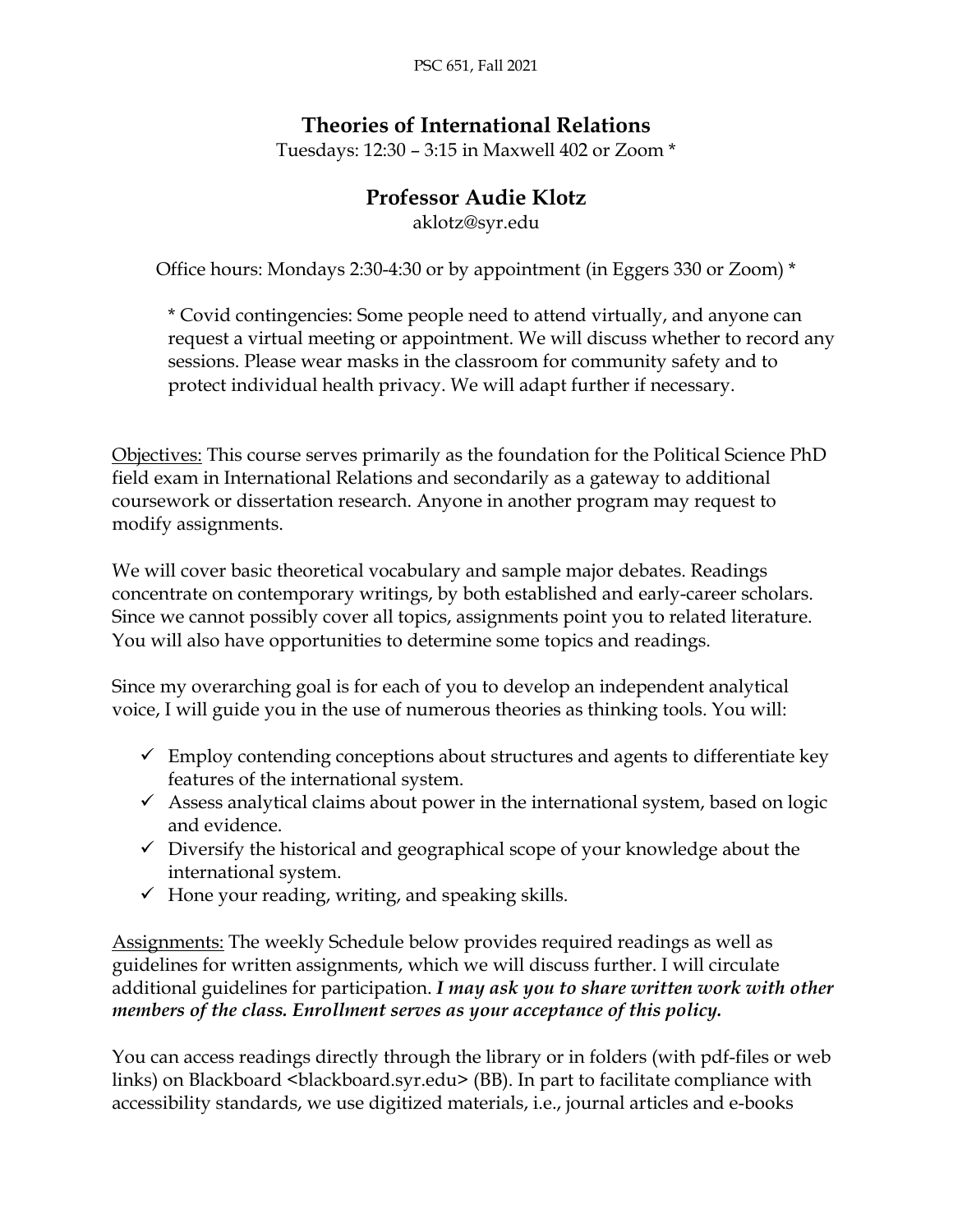rather than scanned book chapters. In part to remedy citation biases, we concentrate on relatively recent publications. We sample a range of publishing outlets, too.

While this course does not require any background in International Relations, I do sometimes take familiarity with terminology for granted. Be sure to ask for clarification or elaboration at any time. For those without much background, I recommend perusing relevant selections in *Oxford Handbook of International Relations*, ed. C. Reus-Smit and D. Snidal (Oxford, 2008), available as an e-book via the library and frequently linked in the weekly folders. Do not hesitate request—or recommend—more resources; I continually add links on BB.

I base grades on weighted components, while also considering factors such as significant improvement or extenuating circumstances:

- o Participation (20%)—you should always complete the required readings before class and arrive with questions (see additional guidelines).
- o Discussion leadership (10%)—groups will guide the conversation for one topic, to be selected early in the semester (see additional guidelines).
- o Reviews (three short papers, 15% each, 45% total)—you will respond to specific tasks, based on additional reading (see instructions below).
- o Take-home essay (25%)—you will answer a question modeled on the PhD field exam (but anyone taking the course primarily for research may propose an alternative literature review).

Technology: For a plethora of reasons, I no longer regulate the use of devices in the classroom. Avoid distractions or distracting other people. Any persistently disrespectful behavior will negatively impact participation grades.

We will decide at the first session whether to record on Zoom. If we lack a consensus, the default will be not to record. *Enrollment serves as your agreement not to share any recordings on social media.*

In line with university privacy policies, I rely on email communication using your <syr.edu> account, which is also the default for announcements via BB. If you prefer to use a different email address, be sure to set a "forward" from your university account. The best way to contact me is by email or talk with me after class. For confidential or longer conversations, sign up for office hours or make an appointment.

Integrity: Plagiarism is, unfortunately, a concern even at the graduate level, so you will submit all written assignments via TurnItIn links on BB. *Enrollment serves as an agreement to have your papers become part of the TurnItIn database, for the sole purpose of detecting plagiarism* (including by other students from you).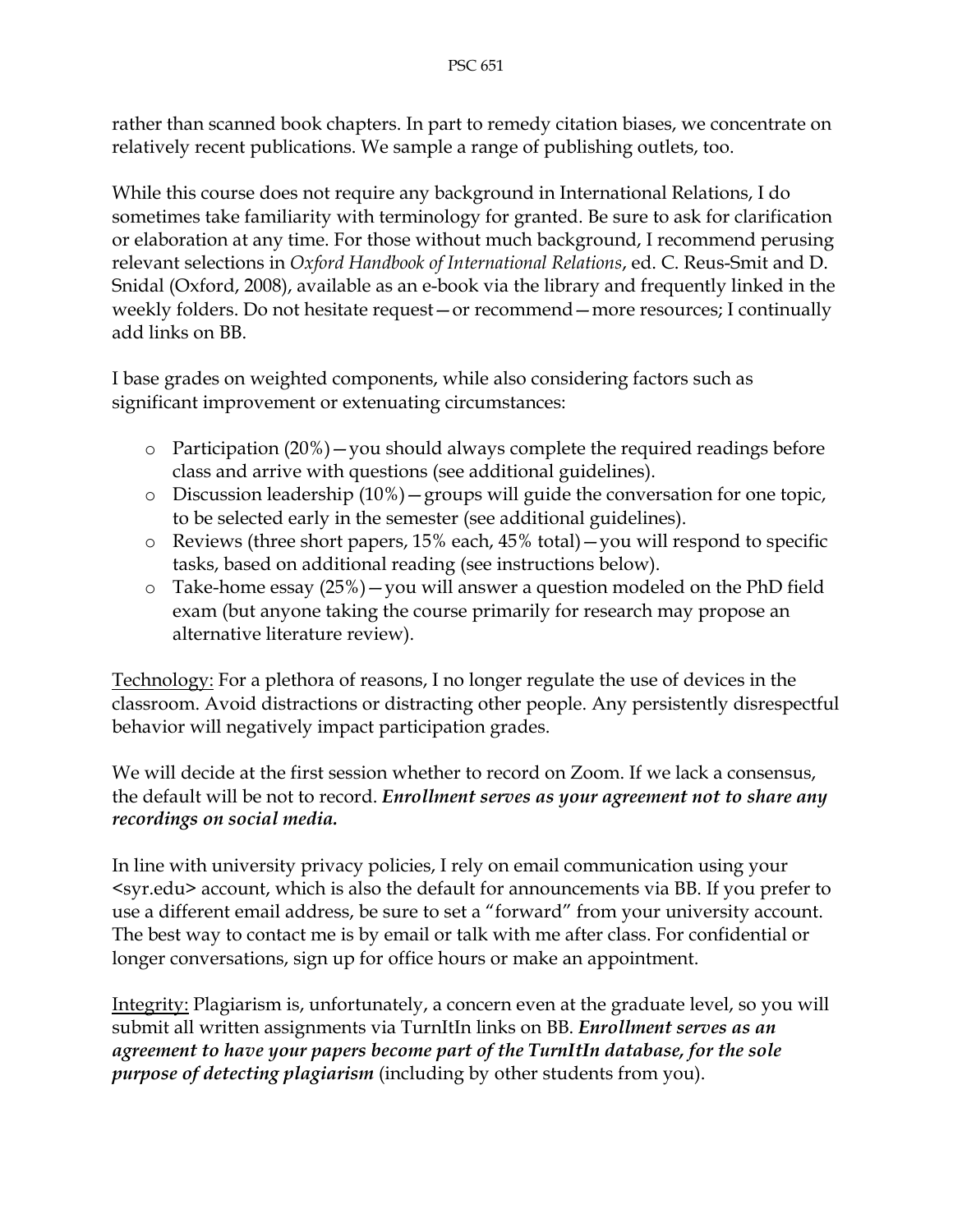Keep in mind that TurnItIn provides many other useful tools, such as the Originality match, which can improve your paraphrasing. Online submission also enables me to provide quicker feedback.

Be aware that SU [policies](http://class.syr.edu/academic-integrity/policy/) govern academic integrity, including serious sanctions for dishonesty of any sort. To minimize such potential problems, we will routinely discuss proper citation and paraphrasing, along with a range of other professional expectations. I retain the option to use grade penalties for infractions, including course failure. If in doubt, ask questions prior to submission.

Accommodations: Students who might need disability-related accommodation should contact [Disability services](http://disabilityservices.syr.edu/) to get an Accommodation Authorization Letter, after which we can make appropriate arrangements. If you have any other constraints (e.g., childcare) that may impact your full participation in the course, feel free to discuss those with me. While I try to use procedures and platforms that avoid barriers, I do not know all possibilities; please raise issues or make suggestions.

Absences: People miss class for a plethora of legitimate reasons. I operate on the honor system and do not ask for documentation. If you are ill, or if any other unexpected circumstances prevent your presence in class, please send me an email (once you can). If needed, we will work out alternative deadlines for any assignments. Also, SU provides the option for anyone to reschedule an assignment due to a conflict with faith-based holidays; you can register via MySlice (under Student Services) at the start of the semester. Caveat: I might require an alternative method to demonstrate engagement, especially for anyone frequently absent.

Resources: One of the many support services provided by the university may be particularly salient for this course, because we talk often about war and rights violations. If any of the topics that we cover leave you feeling anxious or stressed, please consider making an appointment at the **[Counseling](https://ese.syr.edu/bewell/) Center**, 315-443-8000 (any time).

Since faculty are "mandatory reporters" about sexual assault, I cannot promise confidentiality. Anyone affected, directly or indirectly, can find confidential support through the Counseling Center or the Ombudsperson. Please be aware that anyone working as a Teaching Assistant is also a mandatory reporter—if this is news, contact your supervising faculty member!

## **Schedule**

8/31: Overview What is theory? Where do we see theories? (Handouts will also posted on BB.)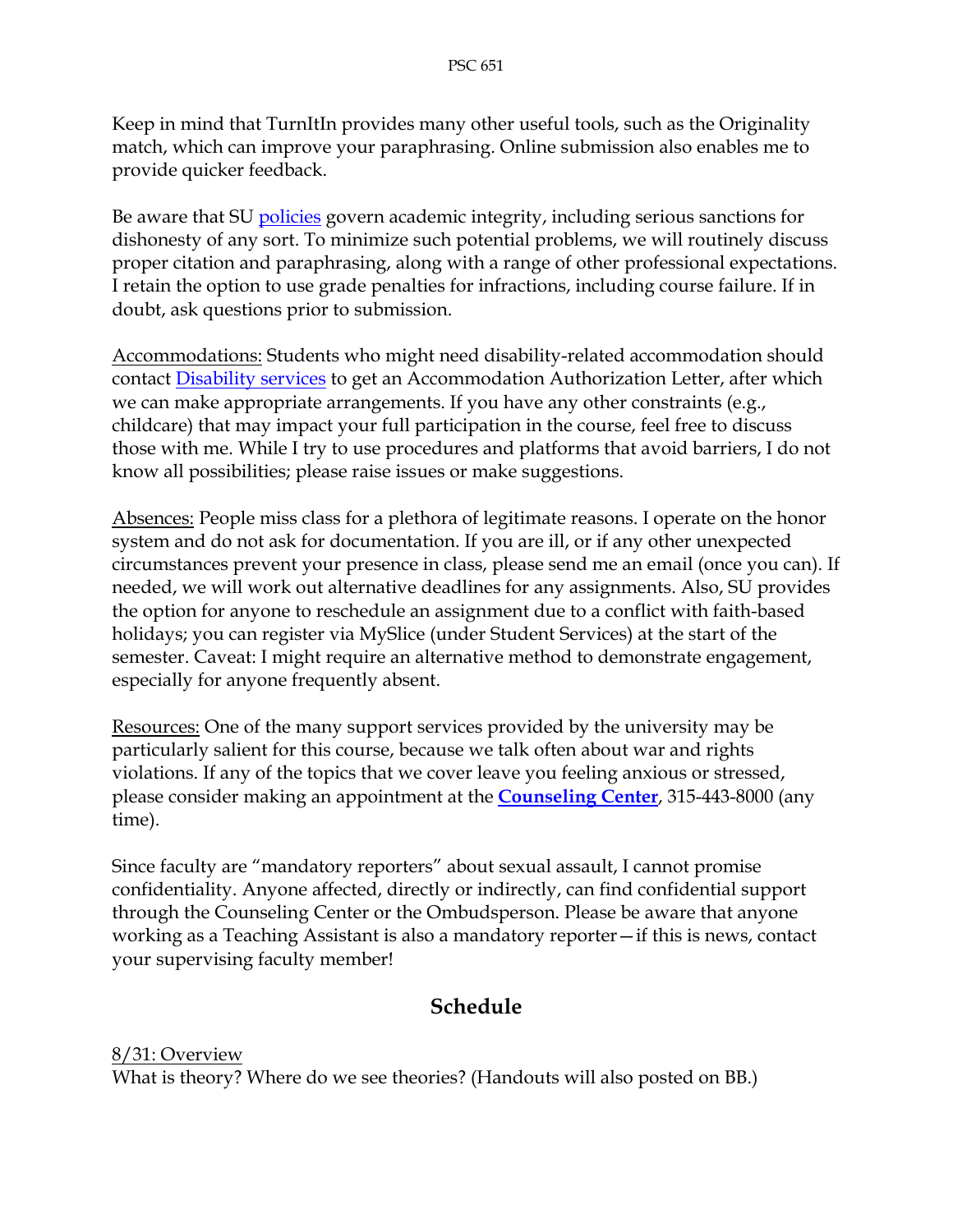#### 9/7: Purposes of Theory

How and why does the field cluster theories into schools of thought (or "paradigms" or "traditions")? What criteria should we use to assess theories? Who decides? Read the listed articles that introduce special issues in two of the main journals. Also skim ahead in the schedule to start thinking about preferred topic or date of group leadership.

Tim Dunne, Lene Hansen, and Colin Wight, "The End of International Relations Theory?" *[European Journal of International Relations](https://journals.sagepub.com/home/ejt)* [*EJIR*] 19 (3), 2013, 405-425, **and skim one article** of your choice in this special issue.

David Lake, Lisa Martin, and Thomas Risse, "Challenges to the Liberal Order: Reflections on *International Organization*," *[International Organization](https://www.cambridge.org/core/journals/international-organization)* [IO] 75 (2), 2021, 225-257, and **skim the table of contents** for this special issue.

# **Part 1: The Nature of the International System**

In this first half of the course, we identify ways in which theories build on assumptions about the nature ("ontology") of the international system. Often major disagreements are due to divergent premises, not explanatory claims. Yet convergent assumptions do not guarantee similar analyses. We will explore these distinctions and debates through two common dichotomies: anarchy/hierarchy and material/ideational power. (You will encounter other categorizations, none inherently right or wrong; they each privilege certain characteristics over others.) By the end of this section, you should know basic conceptual vocabulary that underpins major theoretical traditions and be able to identify core premises of specific works (in the next section and in your research).

### 9/14: Anarchy

Defined foremost by "Realists" as the absence of (empire or) world government, "anarchy" remains perhaps the most widespread key assumption. This premise is also taken as a starting point by many of their critics, including some "Liberals" and "Constructivists."

Jeffrey Taliaferro, "Security Seeking under Anarchy: Defensive Realism Revisited," *[International Security](https://muse.jhu.edu/journal/84)* [*IS*] 25 (3), 2000: 128-161

Jack Donnelly, "The Discourse of Anarchy in IR," *[International Theory](https://www.cambridge.org/core/journals/international-theory)* [*IT*] 7 (3), 2015: 393-425

Pandemic application: *IO* published a special online supplement [\(S1,](https://www-cambridge-org.libezproxy2.syr.edu/core/journals/international-organization/issue/23C8E56F7F03EA9CAF5E1A63EFCABFE5) December 2020). Compare and contrast use of "anarchy" by Daniel Drezner ("The Song Remains the Same") and Tanisha Fazal ("Health Diplomacy"). Of course, you can read or skim other contributions too.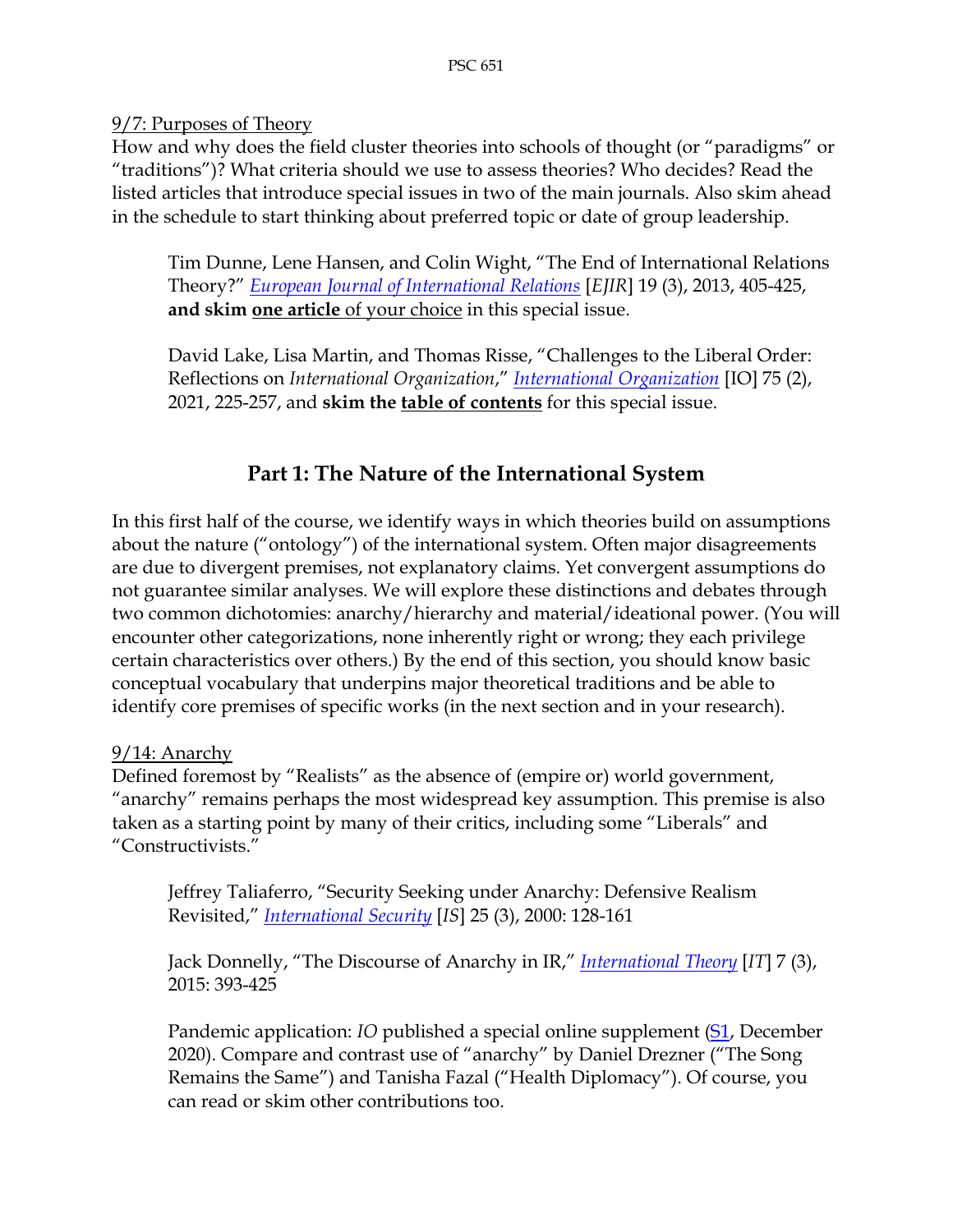9/21: Hierarchy

Whether theorists view institutions as "thin" (e.g., international society) or "thick" (e.g., patriarchy) leads to variations in conceptions of hierarchy as differential status within an anarchical system or as the fundamental nature of that system. Debates within and about the "English School" illustrate this range.

Shogo Suzuki, "Japan's Socialization into Janus-Faced European International Society," *[EJIR](https://journals.sagepub.com/home/ejt)* 11(1), 2005: 137–164

Ann Towns, "The Status of Women as a Standard of 'Civilization,'" *[EJIR](https://journals.sagepub.com/home/ejt)* 15(4), 2009: 681–706

Ayşe Zarakol, "Sovereign Equality as Misrecognition," *[Review of International](https://www.cambridge.org/core/journals/review-of-international-studies)  [Studies](https://www.cambridge.org/core/journals/review-of-international-studies)* 44 (5), 2018: 848-862

Peruse guidelines and select a book for Review #2 (due 10/19)

### **9/28: Review #1 due by class on BB—be prepared to "pitch" your nominee**

*IO* annually honors an early career scholar, who published an article in the journal that year, with its [Keohane](https://www.cambridge.org/core/journals/international-organization/io-keohane-award-winners) Award. Imagine that you serve on a committee to select one of the articles published thus far in 2021 (except for the special issue, which went through a unique review process). Online "First View" articles count, as do coauthored articles by (only) early career scholars. (*IO* defines early career as untenured.)

Write a rationale for your choice, to share among the other committee members (actually, your classmates). These memos (maximum 500 words, ~two pages) should concisely summarize the research and its strengths, despite any weaknesses. Include a paragraph at the end that explains why you rank this article as meritorious compared to (at least) one other contender for the prize (e.g., similar topics).

#### 10/5: Material Power

When mapping out three paradigms in the 1980s, Robert Gilpin included Marxism, along with Realism and Liberalism, as pillars of the field. Since then, its prominence declined, for reasons we can discuss, even while remaining essential in cognate fields (e.g., sociology). Like other schools of thought, Marxism splits into multiple variants, so we will sideline debates over labels. Instead, we will compare materialist arguments.

Christopher Layne, "The Waning of U. S. Hegemony—Myth or Reality? A Review Essay," *[IS](https://muse.jhu.edu/journal/84)* 34 (1), 2009: 147-172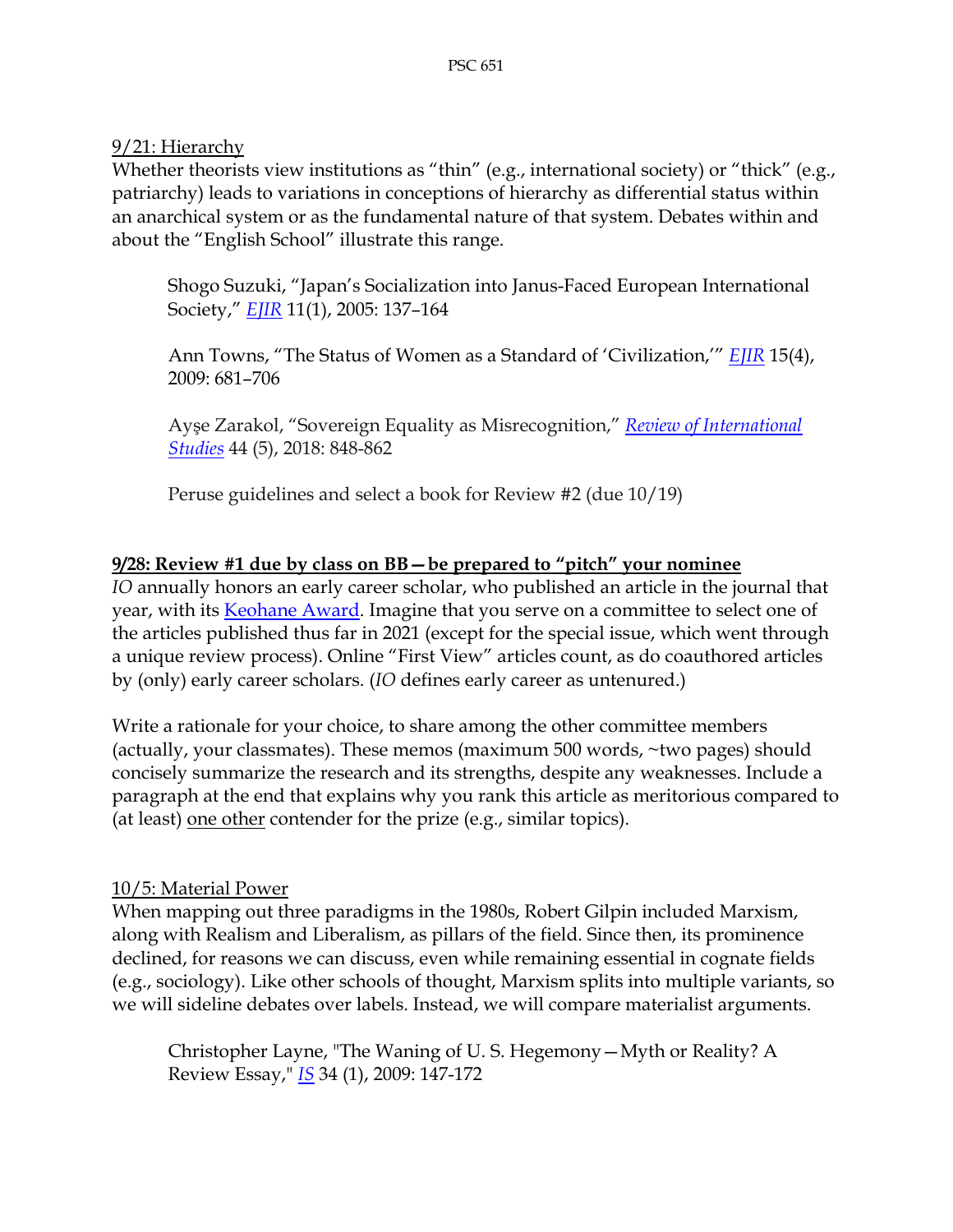Sean Starrs, "American Economic Power Hasn't Declined—It Globalized! Summoning the Data and Taking Globalization Seriously," *[International Studies](https://academic.oup.com/isq)  [Quarterly](https://academic.oup.com/isq)* [*ISQ*] 57 (4), 2013: 817–830

Henry Farrell and Abraham Newman, "Weaponized Interdependence: How Global Economic Networks Shape State Coercion," *[IS](https://muse.jhu.edu/journal/84)* 44 (1), 2019: 42-79

Lina Benabdallah, "Spanning Thousands of Miles and Years: Political Nostalgia and China's Revival of the Silk Road," *[ISQ](https://academic.oup.com/isq)* 65 (2), 2021: 294–305

#### 10/12: Ideational Power

The so-called First Great Debate pitted "realists" against "idealists," thus delegitimizing many ideational approaches. By the 1990s, however, both Liberal and Constructivist claims had undermined this dichotomy, opening theoretical debates about many forms of "ideas" (e.g., beliefs, norms, ideologies). As a focal point, we will sample gender analyses, with an eye toward conceptualizations of power.

Brooke Ackerly and Jacqui True, "An Intersectional Analysis of International Relations: Recasting the Discipline," *[Politics & Gender](https://www.cambridge.org/core/journals/politics-and-gender)* 4 (1), 2008: 156-173

Jamie Hagen, "Queering Women, Peace and Security," *[International Affairs](https://academic.oup.com/ia)* 92 (2), 2016: 313–332

Helen Kinsella and Laura Shepherd, "Well, What is the Feminist Perspective on International Affairs? Theory/Practice," *[International Affairs](https://academic.oup.com/ia)* 95 (6), 2019: 1209– 1213

[*One less article this week gives you a little more time for the book review.*]

#### **10/19: Review #2 due by class on BB—be prepared to explain your book**

Select one book from the list below—all written by early career scholars, published recently by major presses in the field. (Click on publisher link for details.) No need to buy any of these books; all will be available through Bird Library, as an e-book or physical copy on one day reserve. (One option is an open-access e-book.)

Write a review that assesses the book in the context of a bigger question or debate. Typically book reviews do not exceed 1000 words yet manage to provide a coherent overview that balances praise and criticism. Keep in mind that there is no template. Submit prior to class as preparation for discussion.

Please avoid the temptation to search for reviews of your selected book on blogs or podcasts. If you want models, peruse reviews of other books in journals such as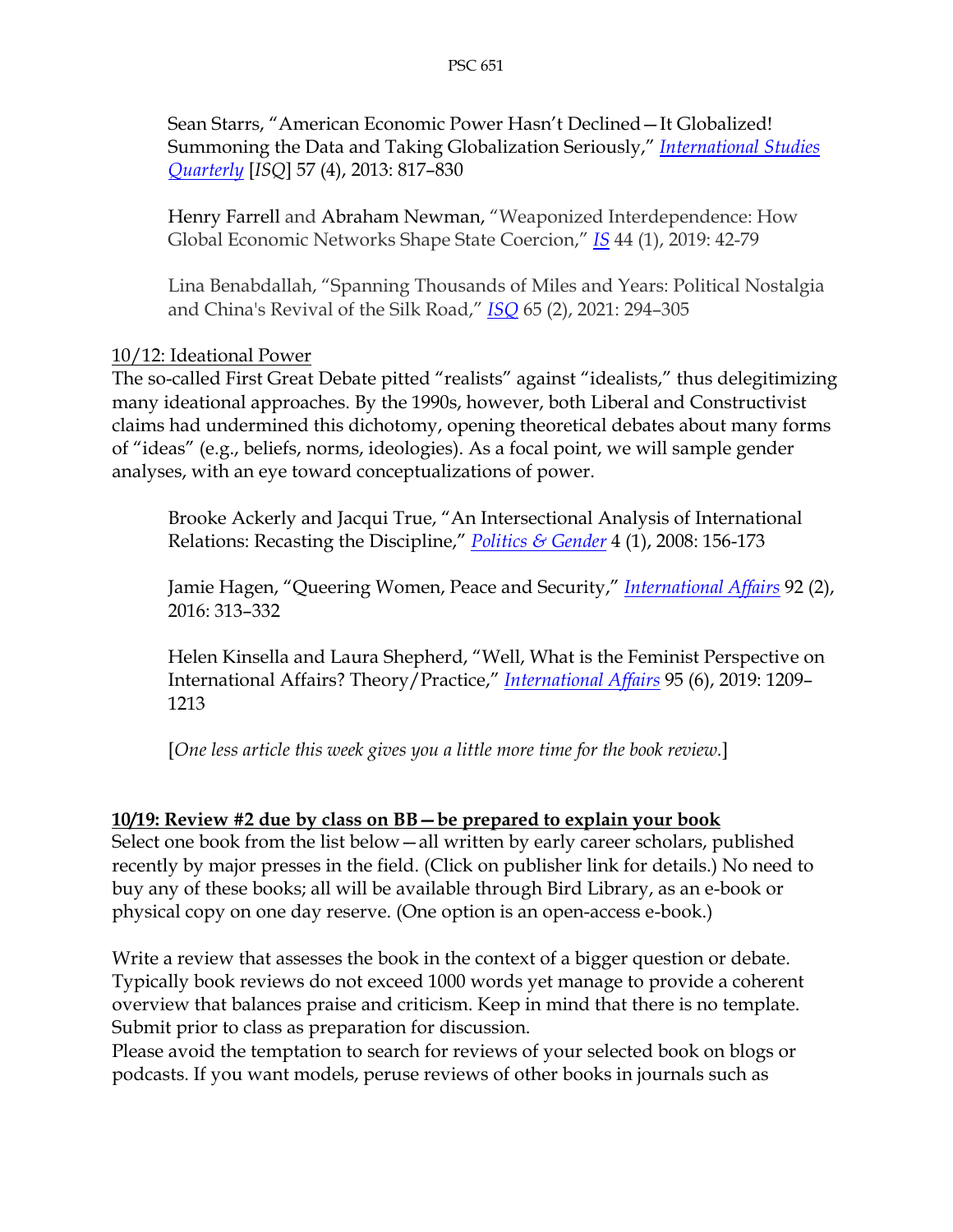*Perspectives on Politics, International Studies Review* (not to be confused with *Review of International Studies*), *Millennium*, and *International Affairs*.

Ba, *States of Justice* [\(Cambridge](https://www.cambridge.org/us/academic/subjects/law/public-international-law/states-justice-politics-international-criminal-court?format=HB) 2020, on reserve) Hearson, *Imposing Standards (*[Cornell](https://www.cornellpress.cornell.edu/book/9781501755996/imposing-standards/) 2021, open access e-book) Kuo, *Following the Leader* [\(Stanford](https://www.sup.org/books/title/?id=33551) 2021, on reserve)

Alternatively, you may propose to review another very recent book, either from one of these presses or others. Provide me with a rationale at least two weeks in advance.

# **Part 2: Actors in the International System**

Calls for "problem driven" research, instead of concentrating on questions derived from theoretical gaps, are increasing yet no consensus has emerged on how to organize this alternative agenda. Therefore, I have again organized sessions ontologically, now concentrating on agency, as one way to ask: "whose problems?" We will survey various conceptions of actors and their exercise of power, including topics that you choose. By the end of this second part of the course, you should see how alternative theoretical perspectives drive some of the current debates and which approaches are relevant to your own research.

*Each week, we will read additional items posted on BB.* As discussion leaders, you will help to select these topics and readings. (Peruse BB folders for topics in previous years.) Or we can start with a current policy concern and sample theoretically informed perspectives. Blogs or podcasts can be a useful place to get started.

### 10/28: Territories

Rather than revisiting debates about state sovereignty, we will delve into newer critiques that examine lasting effects of empires and imperialism.

Adom Getachew, "Universalism After the Post-Colonial Turn: Interpreting the Haitian Revolution," *[Political Theory](https://journals.sagepub.com/home/ptx)* 44 (6), 2016: 821–845

Sheryl Lightfoot, "Decolonizing Self-Determination: Haudenosaunee Passports and Negotiated Sovereignty," *[EJIR](https://journals.sagepub.com/home/ejt)*, OnlineFirst, July 2021

### 11/2: Interests

Rather than revisiting state-centric debates about national interests, we will delve into debates about the autonomy of non-state actors that critique presumptions about material and ideational interests.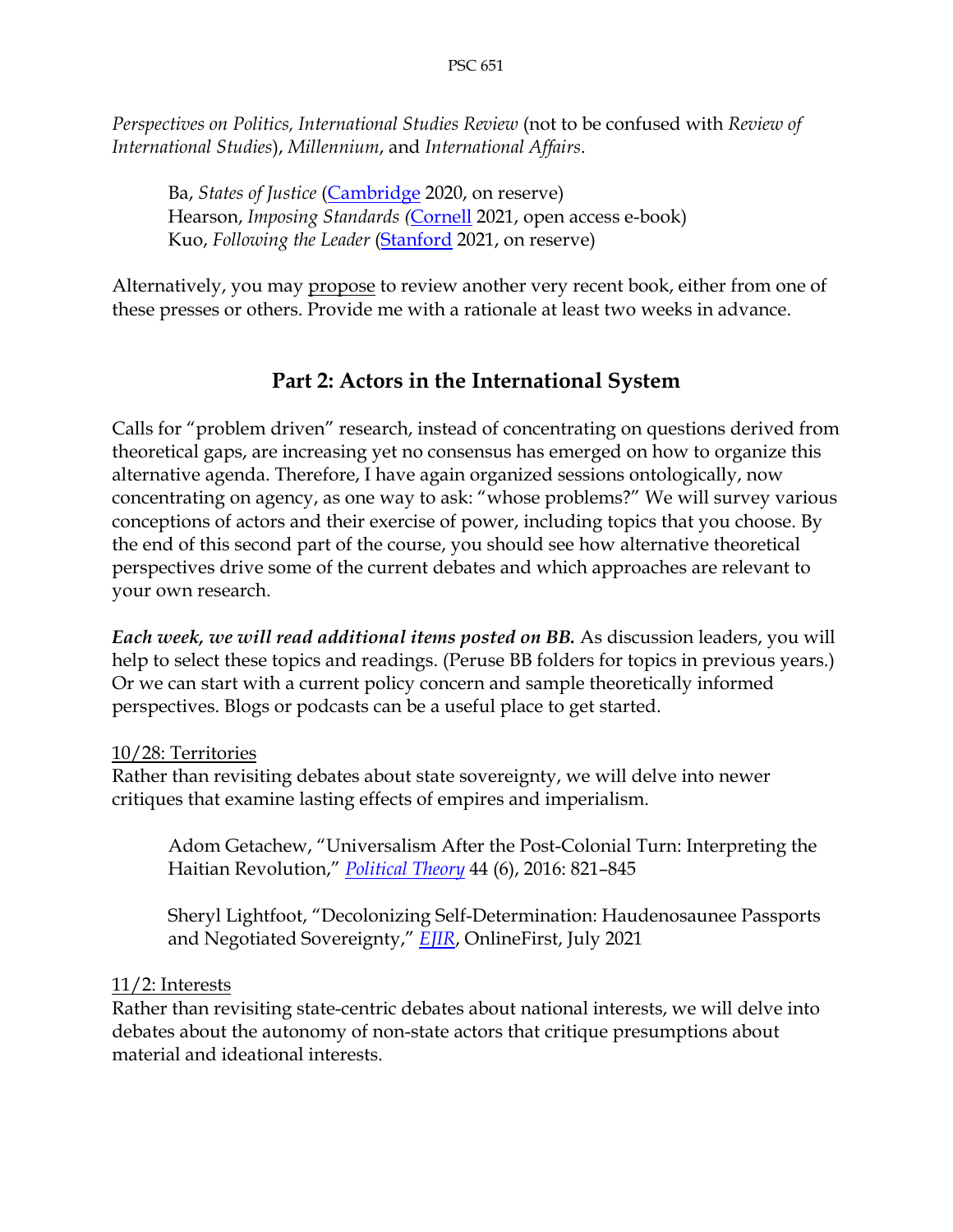Susan Sell and Aseem Prakash, "Using Ideas Strategically: The Contest between Business and NGO Networks in Intellectual Property Rights," *[ISQ](https://academic.oup.com/isq)* 48 (1), March 2004: 143-175.

Amanda Kennard, "Enemy of My Enemy: When Firms Support Climate Change Regulation," *[IO](https://www.cambridge.org/core/journals/international-organization)* 74(2), 187-221 [most recent Keohane Award winner]

### 11/9: Identities

We look beyond the conflation of identity with nationalism.

Srdjan Vucetic, "A Racialized Peace? How Britain and the US Made Their Relationship Special," *[Foreign Policy Analysis](https://academic.oup.com/fpa)* 7 (4), 2011: 403–421

Alison Howell and Melanie Richter-Montpetit, "Is Securitization Theory Racist? Civilizationism, Methodological Whiteness, and Antiblack Thought in the Copenhagen School," *[Security Dialogue](https://journals.sagepub.com/home/sdi)* 51 (1), 2020: 3-22

### **11/16: Review #3 due by class on BB**

We will select one recent article for everyone to review. Use blog style, with 500-word maximum length. Expect to share your writing (procedures to be decided).

### **11/23—No Class (Thanksgiving Break)**

### 11/30: Topic(s) to be decided

We will decide, collectively, what to cover this week. Options include the role of theory in policy-oriented writings, debates over old or new canons, or journals that did not get enough attention. We can address professional development or "hidden curriculum" questions, not limited to the dissertation process. Expect a few readings or other materials (e.g., perhaps podcasts or blogs).

### 12/7: Draft Essays

To mimic the exam setting, I will distribute a few questions at the start of class. You will immediately outline a response to one question, for about an hour. Then we will discuss your preliminary answers and potential revisions.

### **12/14: Essay due on BB by midnight**

I am only slightly flexible on this deadline. Any extensions need to be negotiated at least one day in advance, with a new firm deadline. If you need more time, then we should discuss a formal incomplete.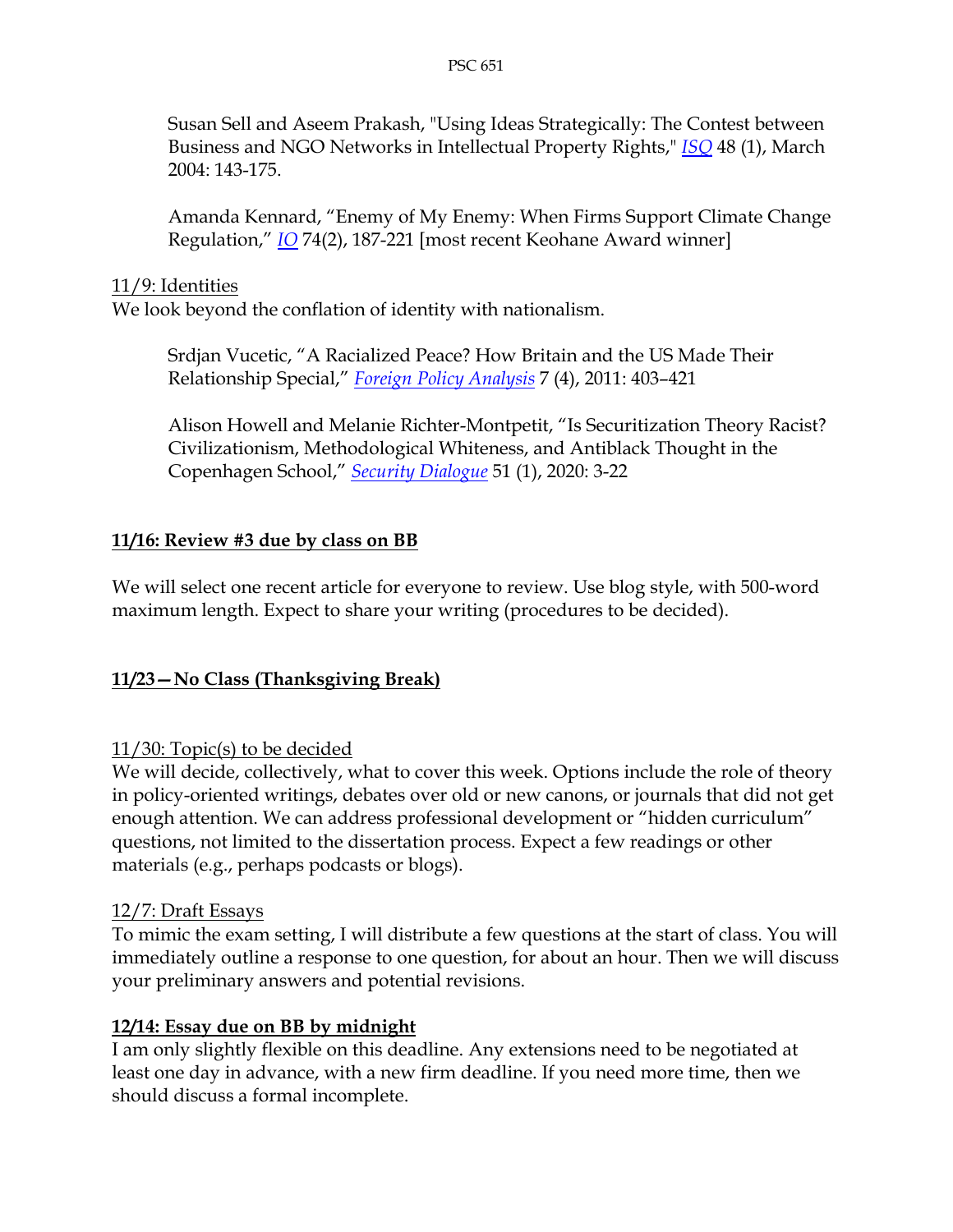#### **Guidelines for Participation**

Participation counts for 20% of your course grade. Baseline expectations: You should engage in discussion, both consistently and constructively. Of course, your presence in the (physical or virtual) classroom is essential. Each of us, regardless of personality differences, can take simple steps to improve classroom conversations. You will also complete asynchronous short assignments to equalize opportunities for people to offer their perspectives.

Traditionally, academic coursework emphasizes reading and writing while often omitting attention to speaking skills as techniques that everyone can improve. Consequently, we tend to cluster people by personalities, which often results in talkative people dominating conversations. Yet some people who voice their opinions freely may contribute less than those who say insightful things less frequently. Some people feel comfortable plunging into heated debate, whereas others want time to ponder before joining the conversation.

To break this cycle, each of us can make a few commitments:

If you are generally a talkative person, I encourage you to exercise restraint and make efforts to engage quieter classmates. For starters, consider whether you truly listen and respond to others. You might try acting like an ethnographer, while waiting until others have contributed at least once. (You can let me know if this goal will keep you quiet.)

If you are generally a quiet person, I encourage you to avoid relying on "being shy" as justification for spectating. For starters, consider making a commitment to contribute at least once each session. You might offer a question or comment early on; this strategy enables you to influence the direction of discussion rather than having to jump into the middle of debate. (You can let me know in advance that you want an opening.)

Also, everyone will provide a few questions on the readings in writing before class, posted on a Discussion Board. For example, you might ask for clarifications if one of the readings covers unfamiliar conceptual terrain and you would like us to unpack the argument in class. Alternatively, maybe you are familiar with one (or more) of the readings and would like to suggest discussion questions for the group to ponder.

I will not explicitly grade your posts; they help us to prepare for discussion and allow you to influence our agenda. You do not need to "prove" you looked at every reading by writing up questions on each.

During Part 2 of the course, you will lead discussion as part of a group, for an additional 10% of your grade. I will cluster people into teams, based on a preliminary survey of your thematic and scheduling preferences. In consultation with me, each